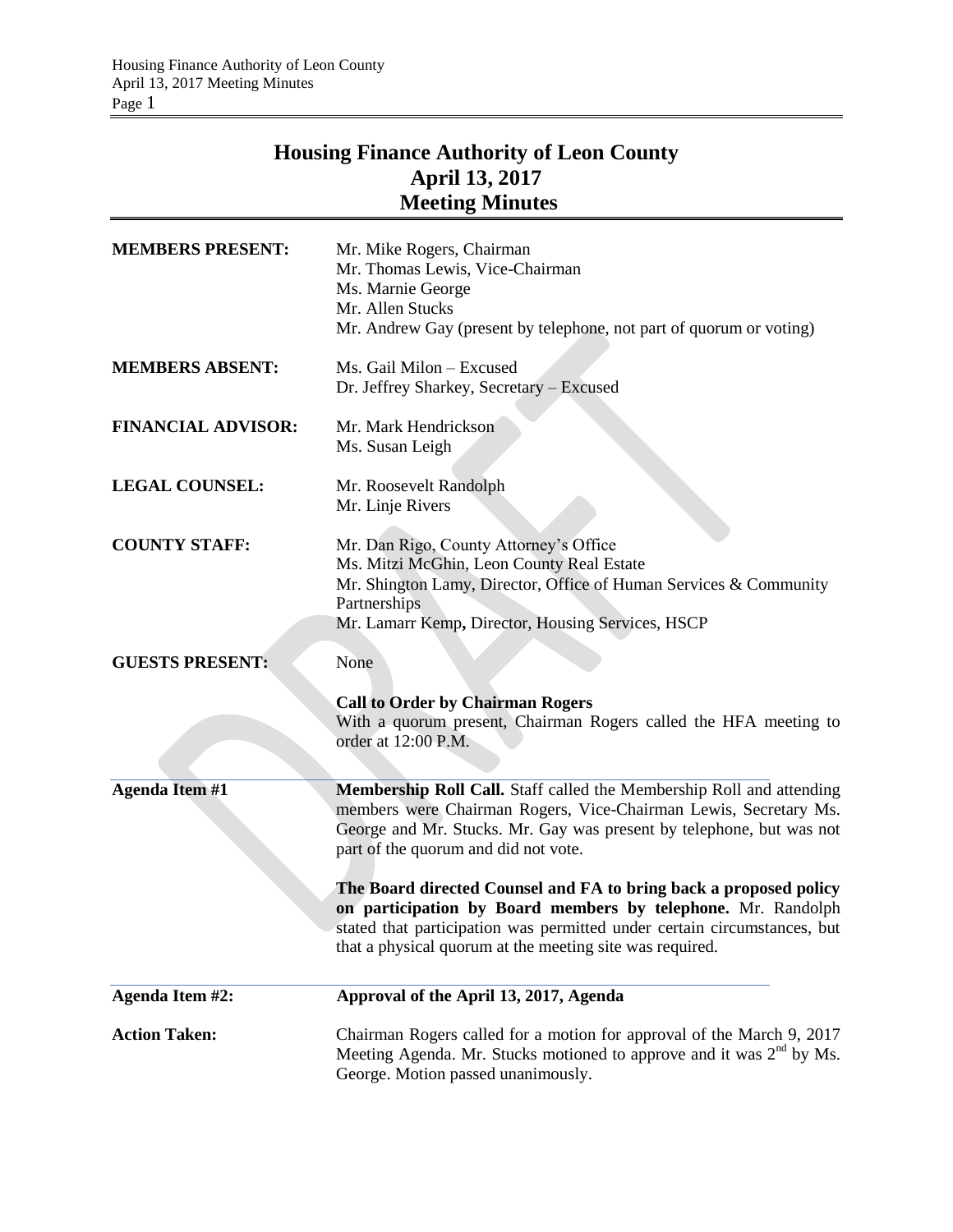| Agenda Item #3:                                                                                                                                                                                                                                                                                                                | <b>Approval of the March 9, 2017 Minutes</b>                                                                                                                                                                                                                                           |
|--------------------------------------------------------------------------------------------------------------------------------------------------------------------------------------------------------------------------------------------------------------------------------------------------------------------------------|----------------------------------------------------------------------------------------------------------------------------------------------------------------------------------------------------------------------------------------------------------------------------------------|
| <b>Action Taken:</b>                                                                                                                                                                                                                                                                                                           | Chairman Rogers called for a motion for approval of the March 9, 2017<br>Meeting Minutes. Mr. Stucks motioned to approve and it was $2nd$ by Ms.<br>George. Motion passed unanimously. For the record, Mr. Stucks noted<br>that he reviewed the minutes in detail before each meeting. |
| <b>Agenda Item #4:</b>                                                                                                                                                                                                                                                                                                         | <b>Public Comment</b>                                                                                                                                                                                                                                                                  |
| <b>Action Taken:</b>                                                                                                                                                                                                                                                                                                           | No public comment.                                                                                                                                                                                                                                                                     |
| Agenda Item #5A & 5B                                                                                                                                                                                                                                                                                                           | <b>Financial Report</b>                                                                                                                                                                                                                                                                |
| Mr. Gay and Mr. Hendrickson presented a report on HFA finances and on the work of the Finance<br>Committee on HFA transition activities. The report included recommendations on the transition, as<br>presented as part of the printed Board Packet. After presenting his report, Mr. Gay left the meeting<br>(telephonically) |                                                                                                                                                                                                                                                                                        |
| <b>Action Taken:</b>                                                                                                                                                                                                                                                                                                           | Mr. Stucks motioned to accept the March 31, 2017 Financial Statement,<br>and was $2^{nd}$ by Mr. Lewis. Motion passed unanimously.                                                                                                                                                     |
| <b>Agenda Item #6A:</b>                                                                                                                                                                                                                                                                                                        | <b>Emergency Repair Program</b>                                                                                                                                                                                                                                                        |
|                                                                                                                                                                                                                                                                                                                                | Mr. Hendrickson reported that there was not update from the County on the program. Discussion<br>followed on the need for a contract with the County if the program were to continue after October 1, and                                                                              |

followed on the need for a contract with the County if the program were to continue after October 1, and communication from the County related to an upcoming request from the County for funding from the HFA to administer the program.

Action Taken: Mr. Stucks asked that this item be tabled, and that opening up HFA funding to other entities that could provide a similar service be explored.

**Agenda Item #6B: Real Estate Activity**

Ms. McGhin reported on the progress of selling the properties, stating that the easier to sell properties had been successfully marketed, and that the effort was now focusing on next group of properties. Discussion followed on the use of Talcor as the realtor and how to get them to list the properties on the MLS system.

**Action Taken: The Board requested that an analysis the HFA placing an advertisement for the properties in the newspaper be brought to the May HFA meeting for potential action. The Board requested that Mr. Rigo research if the HFA could issue an RFP for a residential realtor to market the properties.**

**Agenda Item #6C: Future Role of the HFA** Mr. Hendrickson a summary of the recommendations of the Finance Committee, including a draft amended FA Contract. Mr. Stucks stated that the HFA's counsel had reviewed the contract, and had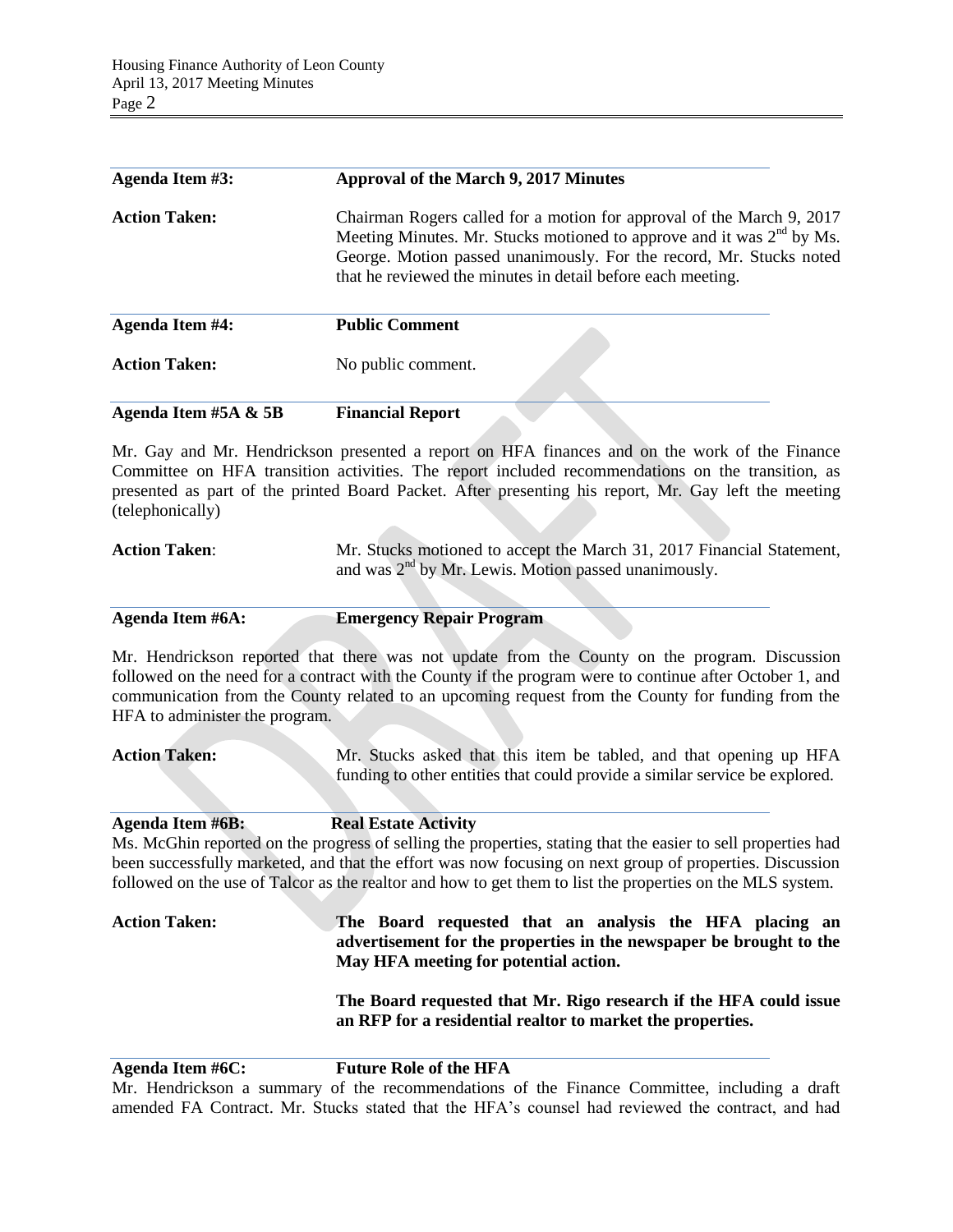concluded that the Board could amend the contract to include additional duties and a different level of compensation. Mr. Stucks also stated that the proposed fee adjustment in the FA contract was reasonable, and that the contract should also reflect the role of the FA as "HFA Administrator".

| <b>Action Taken:</b> | Mr. Stucks motioned to approve the proposed changes to the FA       |
|----------------------|---------------------------------------------------------------------|
|                      | contract, and it was seconded by Ms. George. Mr. Lewis asked if Mr. |
|                      | Stucks would amend the motion to include Board acceptance of the    |
|                      | Finance Committee's Report. Mr. Stucks and Ms. George accepted the  |
|                      | suggestion and offered the amended motion. Motion passed            |
|                      | unanimously.                                                        |
|                      |                                                                     |
|                      | The Board directed that an amended FA/Administrator contract be     |
|                      | placed on the May HFA agenda for final approval, and that the       |

**placed on the May HFA agenda for final approval, and that the amended contract would include the change to include "Administrator", the fee structure, and the list of all additional duties.**

**Agenda Item #6D: Legal Update** Mr. Randolph presented the Legal Update.

Action Taken: No Action Required.

**Agenda Item #6E: Escambia County HFA Single Family Program** Mr. Hendrickson reported that the Escambia County HFA was moving forward with a plan to add Mortgage Credit Certificates to the single family program that they operate in multiple counties, including Leon. A discussion of the benefit of MCC's followed.

**Action Taken:** Mr. Stucks motioned that the Board grant conceptual approval to the addition of Mortgage Credit Certificates to the Single Family Program operated in Leon County by the Escambia County HFA, and it was seconded by Ms. George. Motion passed unanimously.

| <b>Agenda Item #6F:</b>                         | "To-Do" List        |  |  |  |
|-------------------------------------------------|---------------------|--|--|--|
| Mr. Hendrickson presented the "to-do" list      |                     |  |  |  |
| <b>Action Taken:</b>                            | No Action Required. |  |  |  |
| Agenda Item #7:                                 | <b>New Business</b> |  |  |  |
| Mr. Hendrickson presented a legislative update. |                     |  |  |  |
| <b>Action Taken:</b>                            | No Action Required. |  |  |  |
| Agenda Item #8:                                 | <b>Adjournment</b>  |  |  |  |

This meeting was adjourned at 12:55 P.M.